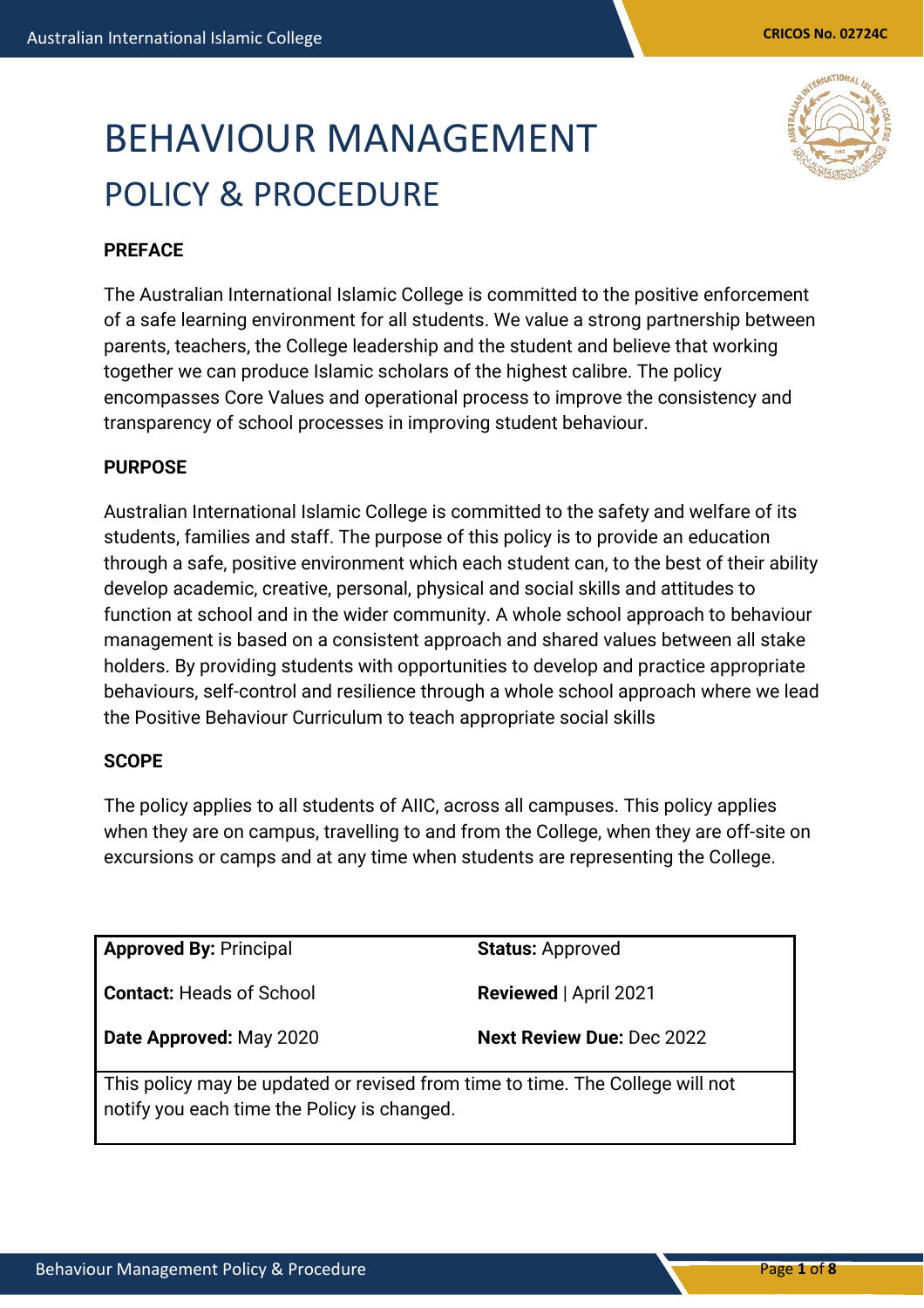#### **VALUES**

The culture of the school is inherently linked to aspects of the behaviour management processes. The Behaviour management processes revolve around 5 core values deemed essential by all stakeholders of our school community.

The core School Values include:

**Learning Creativity Respect Self Confidence**

**Service**

**Integrity** .

## **SCHOOL CODE OF CONDUCT**

#### **Members of the school community have a responsibility to:**

- Be punctual, prepared and well presented for class.
- Display respect, courtesy and consideration for others.
- Work responsibly and diligently on all activities.
- Respect personal possessions and school property.
- Work in and maintain a quiet, orderly and safe environment.
- Encourage pride in their school.
- Work and learn without interfering with the rights of others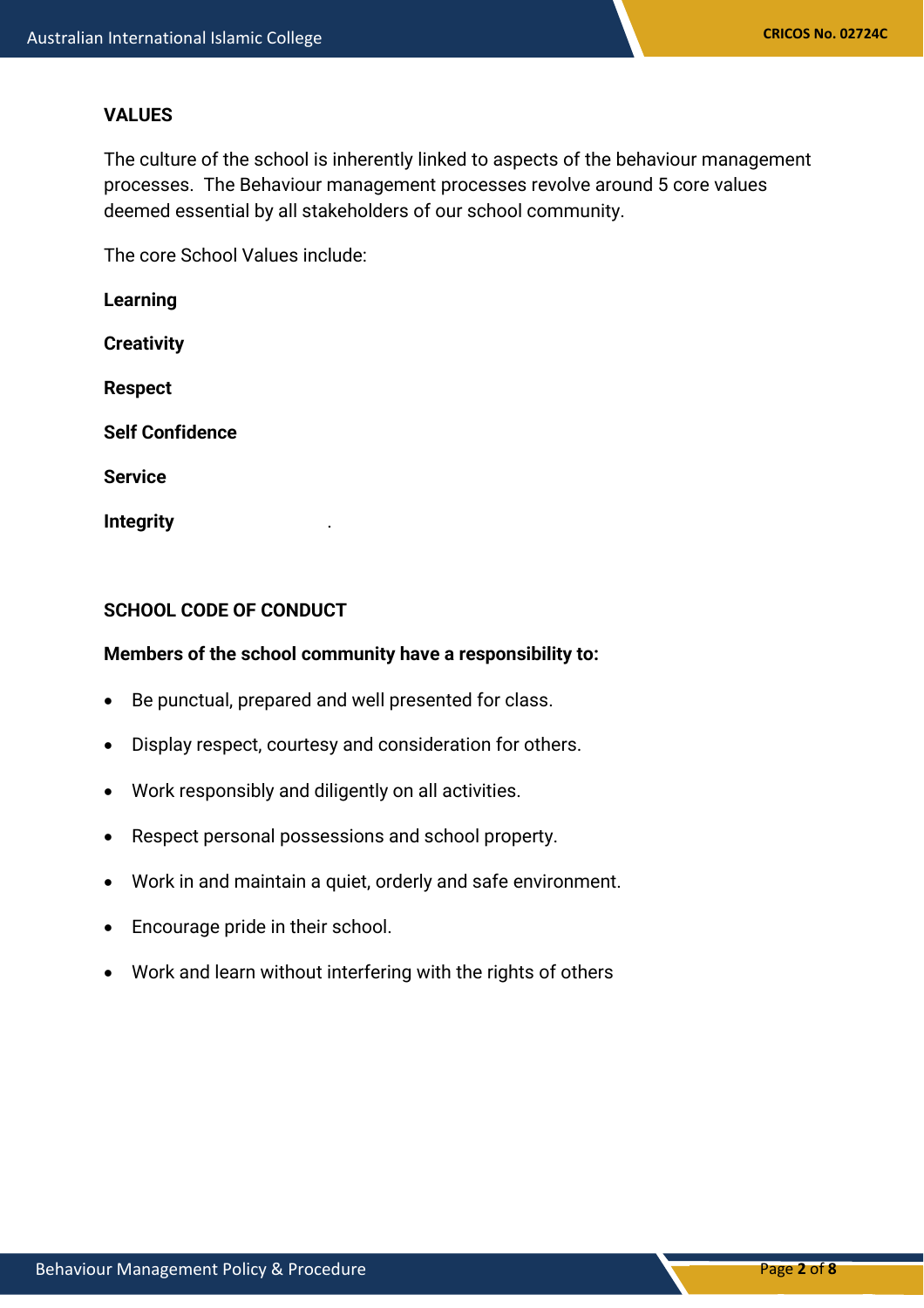# **RIGHTS & RESPONSIBILITIES**

All students have rights when they attend AIIC, and they also have responsibilities

| <b>STUDENT RIGHTS</b>                              | <b>STUDENT RESPONSIBILITIES</b>                |
|----------------------------------------------------|------------------------------------------------|
| The right to work and learn without being          | No one should interfere with any other         |
| disrupted by others.                               | student's learning                             |
| The right to take part without fear of ridicule or | Everyone should treat each other with courtesy |
| intimidation.                                      | and respect.                                   |
| The right to work and learn in a clean safe        | Everyone should strive to keep the classrooms, |
| environment.                                       | school and its grounds safe and clean.         |
| The right to have his or her individual and        | Everyone should treat other people's property  |
| shared property respected.                         | and shared property with respect.              |

# **STAFF ROLES AND RESPONSIBILITIES IN STUDENT BEHAVIOUR MANAGEMENT**

Australian International Islamic College has adopted a whole-school approach to student behaviour management. To maximise the effectiveness of this approach, the following roles and responsibilities are accepted by staff.

## **Classroom Teachers are responsible for:**

- Creating a positive classroom environment, reinforcing appropriate behaviour by encouragement, and praise. The additional use of Letter of Commendation and record of positive behaviour incidents on TASS.
- Being familiar with and implement classroom management practices and procedures, which reflect current good practice.
- Being aware of the school and classroom rights and responsibilities and the rules and display them in the classroom.
- Being consistent in their approach and fair in application of behavioural consequences.
- Focussing on the student's behaviour rather than the student.
- Allowing students the opportunity to participate in the formulation of the classroom rules. Rules should complement all the stated rights of the school community.
- Emphasising the resolution of difficulties and conflict.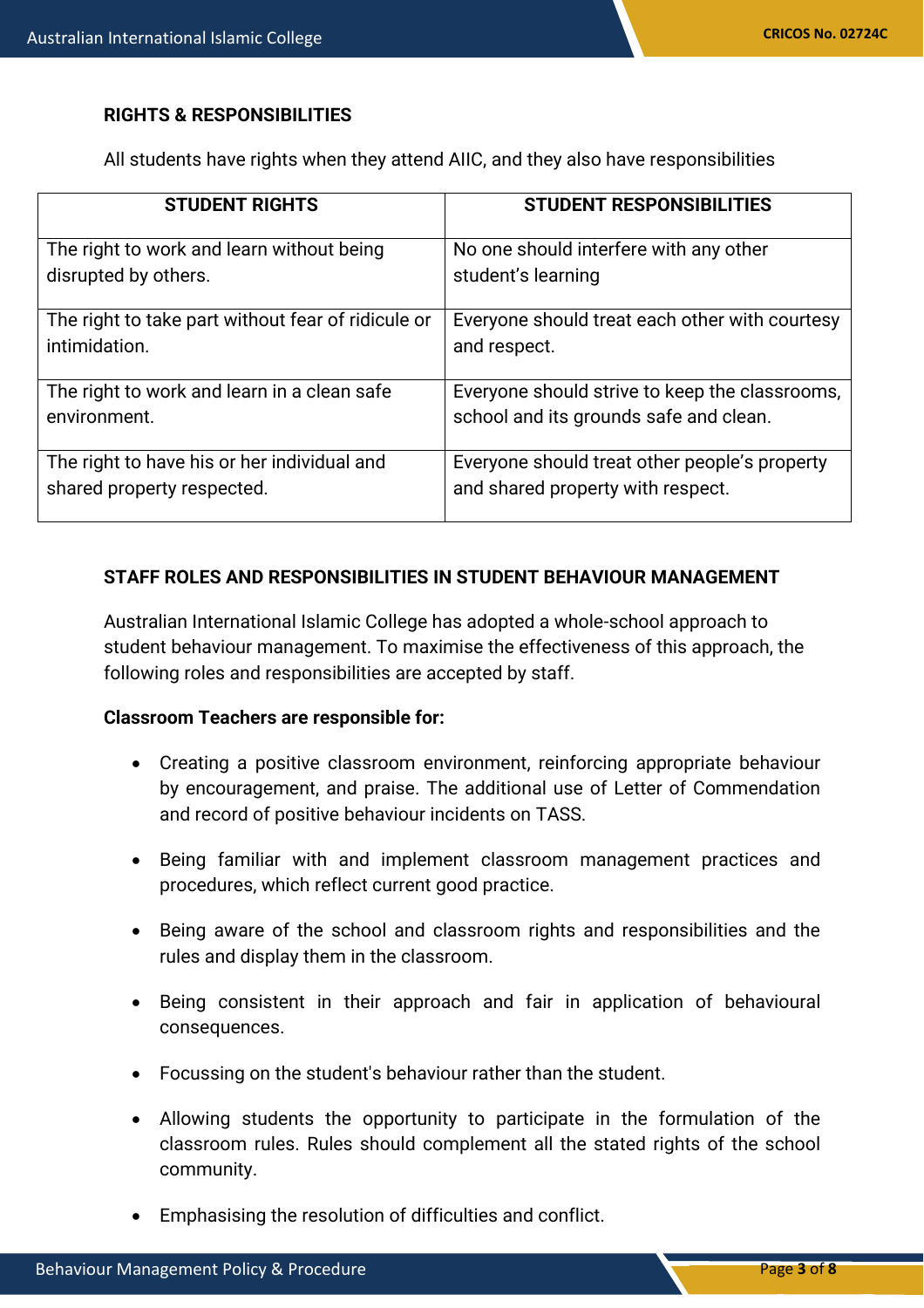- Completing a Pastoral Care Report in TASS whenever there are behavioural incidents or problems requiring resolution.
- Following up behaviour management issues including parent contact via phone call, email or message.

#### **COMMUNICATING WITH PARENTS**

The College is committed to maintain open communication with parents and members of the community. This means that parents can expect to be communicated with in the instances when their child falls below our College expectations. Further, parents will be notified if their child is the subject of an investigation for a serious breach of our College expectations

#### **BEHAVIOUR AND DISABILITY**

Australian International Islamic College acknowledge that students with a disability may exhibit behaviors that breach school codes and policies, but are the result of the disability. As such, Heads of School and the Principal will exercise discretion and compassion when dealing with students with a disability

# **ATTENDANCE**

Whilst not a stand alone behavioral issues, it is an expectation that students attend the College regularly, and attend classes as scheduled. Unexplained absences are recorded and may constitute a behavioral infraction. All extended absences must be accompanied by a medical certificate and/or have prior approval from the Principal.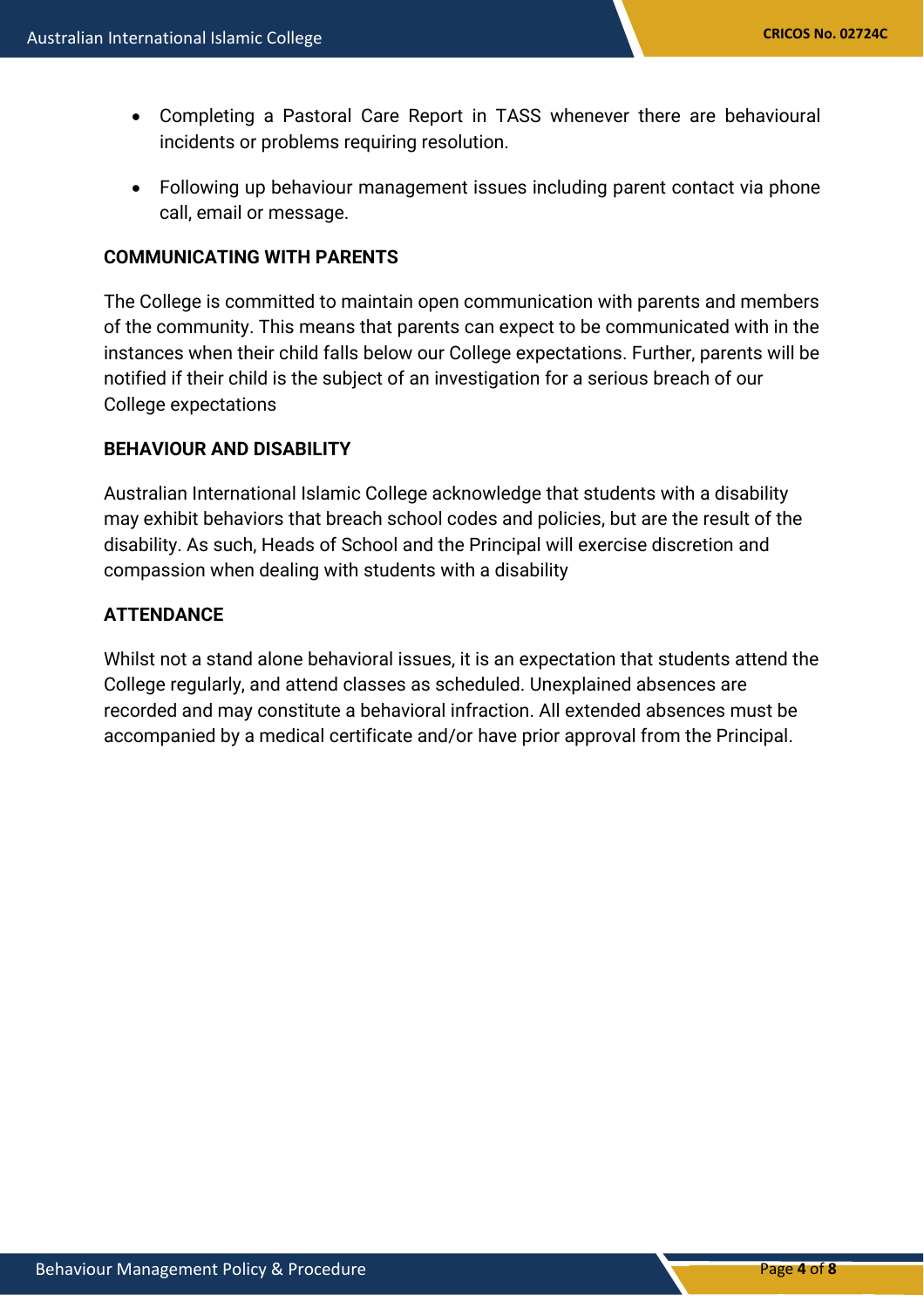#### **NATURAL JUSTICE**

The College is committed to ensuring a fair and just process where allegations of misconduct are made.

Allegations may be made by students, parents, teachers or Heads of School.

In all instances, allegations are treated as allegations only, until such time that the facts of the matter can be established. For this reason, allegations of a serious or complex nature will be investigated thoroughly.

#### **Minor matters**

In minor matters, a teacher of Head of School may determine that a student has behaved in such a way that falls below our expectations and is in breach of our Values. In these cases, the student will be issued with a logical consequence for this behaviour. Logical consequences are designed to teach students, not to punish them.

Examples of minor, or simple breaches of College expectations may include but not limited to:

- **Littering**
- Being late to class
- Being unprepared
- Talking in class
- Wearing the uniform incorrectly
- Using disrespectful language
- Minor breaches of IT protocols
- Misbehaving during Salah
- Vandalism

#### **Serious and/or complex matters**

Where a student is alleged to have been involved in a more serious breach of our College expectations, or where the case is more complex, the College will initiate an investigation. This investigation is designed to gather the facts of the case, to give all parties an opportunity to respond and for the Head of School to make a determination of the Outcome. During an investigation of this matter, parents will be communicated with where appropriate.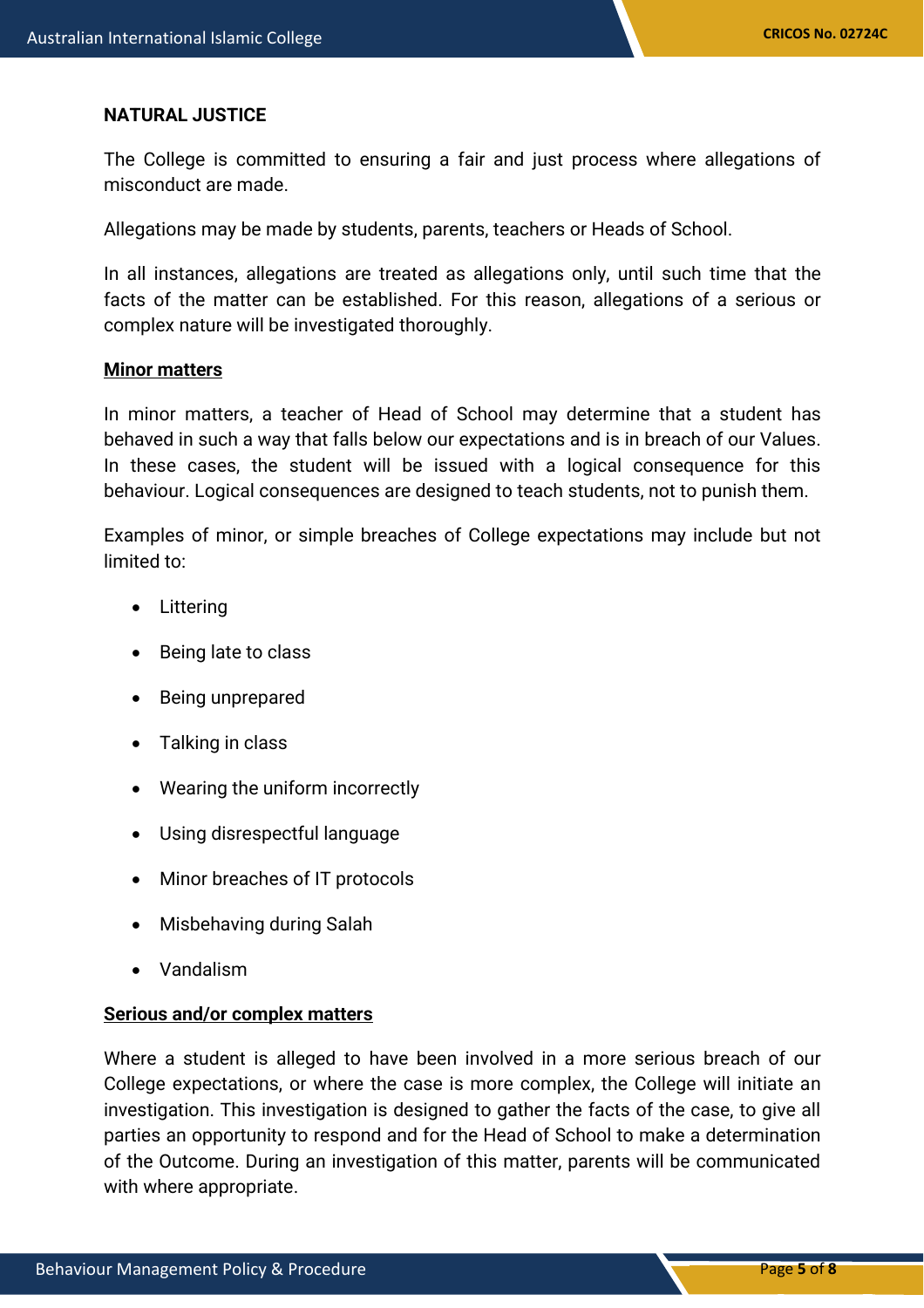#### **Interim measures**

During an investigation of a serious breach of College expectations, interim measures may be imposed. These are not behavioural consequences, but rather interim measures put in place to ensure the safety and integrity of all parties. Interim measures may include

- Instructing students not to communicate
- Moving students to different classes to avoid contact
- Having students work out of the Student Engagement Office
- Asking students to work from home

Examples of serious, or complex breaches of our College expectations that may require an investigation include

- Bullying and/or harassment
- Violence towards a student or staff member
- Malicious truancy
- Theft
- Being in possession of banned items
	- o Tabaco products
	- o Drugs
	- o Alcohol
	- o Weapons
	- o Sexually explicit material
	- $\circ$  Other banned items as identified by the College
- Any form of criminal offence
- Inappropriate messages
- Swearing
- Disrespectful behaviour towards staff
- Repeated and malicious behaviour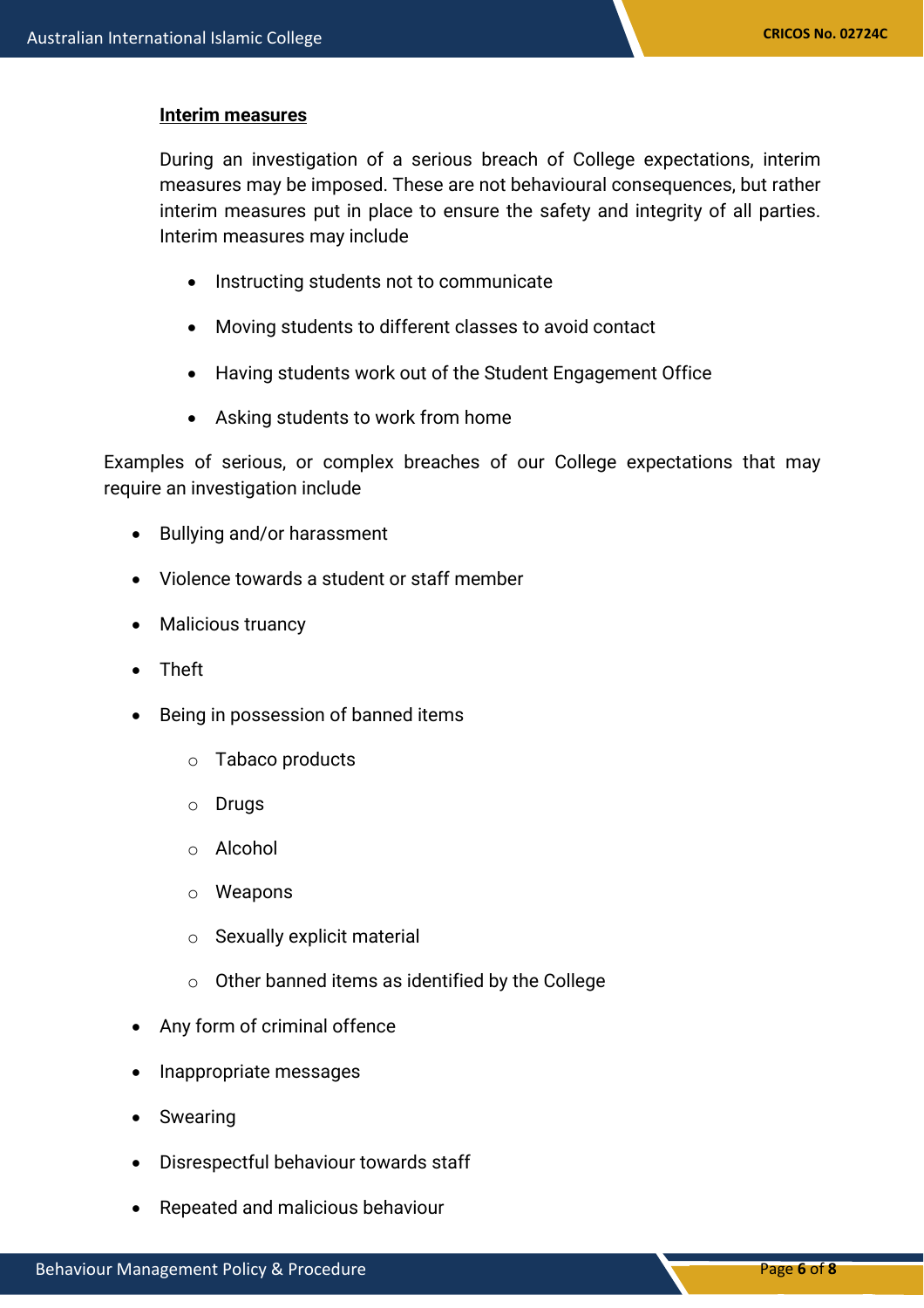# **CONSEQUENCES**

Where a child has been found to be falling short of our College values, and in breach of our expectations, either singularly or repeatedly, the college will impose logical consequences. These consequences are designed to not only teach the child how to behave, but to ensure all other students have their rights protected.

Examples of consequences that may be issued include

- A litter duty or lunch time detention
- Formal counselling with a Head of School
- Being placed on a Student Re-engagement plan
- Restorative Justice practices aimed at remedying situations of bullying and harassment between students
- In-school withdrawal, where students work in an alternative environment
- Loss of school privileges, such as loss of free time and break times, or not attending an excursion or event
- In-school suspension, where students are supervised in the Student Engagement Office where their behaviour indicates they cannot be a part of the regular school classroom
- External suspension, where students are not permitted to attend the College for a period of time following serious breaches of College expectations, acts of violence or serous behavioural infractions
- Termination of enrolment

# **PRIVACY & CONFIDENTIALITY**

The students of AIIC have a reasonable expectation that their privacy and confidentiality is preserved by the College, as is legislated. The College is committed to enforcing our own Privacy policy, in line with legislation.

This means that we will only discuss your child with you. Similarly, parents can feel comfortable knowing that their child will not be discussed with other parents. This position excludes situations of serious child safety, or where the College must communicate with external parties such as the Police.

In situations of a serious breach of College expectations, where a child has been victimised, parents can expect to be communicated with to explain

• That the matter has been investigated